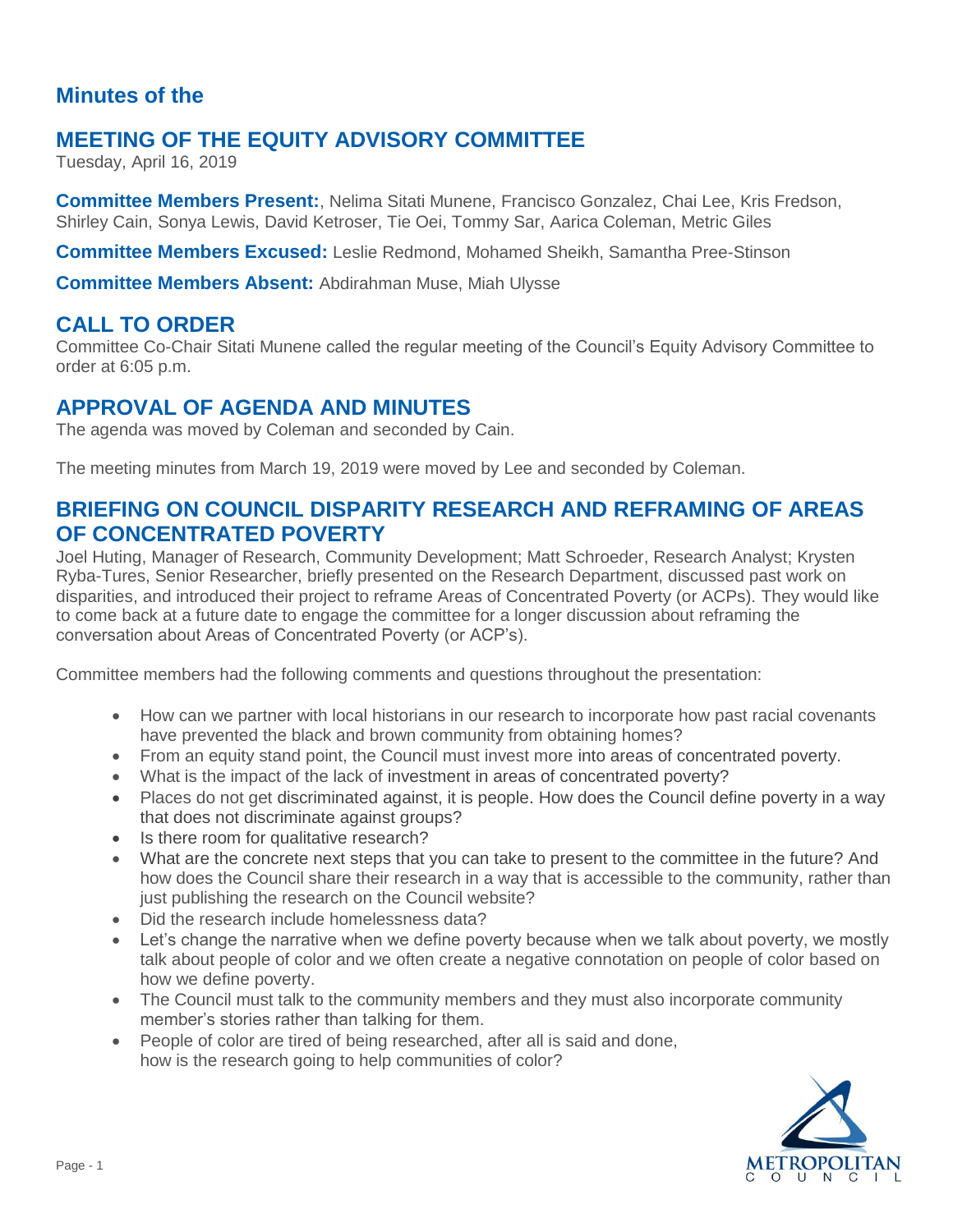### **PARKS EQUITY GRANT DISCUSSION**

Emmett Mullin, Manager, Regional Parks and Open Space Unit; Dan Marckel, Planning Analyst provided an update on the Parks Equity Grant development and discussed priorities for the program moving forward.

Committee members had the following comments and questions throughout the presentation:

- Is \$300,000 the final cap for the grant? If so, this is not enough money. We need to do more.
- Is the grant available for existing projects or is it only given to new projects?
- Who are the ten agencies within the region that can potentially receive this grant and how do they represent the community?
- Who is the "we" that will decide who and where the grants go to?
- Can the grant establish a "community need" requirement?
- How sustainable is the grant project? When the money runs out, what will happen?

### **PRESENTATION FROM METRO TRANSIT**

Wes Kooistra, General Manager of Metro Transit, discussed current Metro Transit initiatives and proposed Green Line changes; Ericka Jones, Manager of the Equity and Inclusion, provided a presentation regarding the Equity and Inclusion Team's Drive Change initiative.

Committee members shared the following comments and questions:

- With reports of homelessness around Green and Blue Line, this is bad timing for Transit to make the changes. This looks like retaliation against homeless people using the trains for shelter. We need more time and engagement and cooperation from other entities that address housing needs.
- How does this decision align with the Thrive goals? From the EAC's standpoint, this decision does not align with Thrive at all.
- How does this impact the Unions and Light rail drivers' work schedule? Has Transit determined if the service hour change will have an impact on Transit employees? If so, how do you plan to mitigate the impact?
- Has Transit explored other solutions instead of shutting down the green line from 2-4 am? And why weren't those solutions chosen.
- How easily reversible is this decision? Is this decision permanent?
- The responsibility of doing good is to do no harm. This change will cause harm to the community.
- Metro Transit should work with other agencies that focuses their energy in providing shelter to the homeless individuals around light rail transit. Metro Transit must talk to people on the train on what their needs are rather than automatically pushing them into shelters and criminalizing them for not paying fares. This is where Transit can benefit from having mental health workers to talk to the homeless individuals on the train.
- Metro Transit brought forth an item and proposal to the EAC when a decision has already been made. This is not equitable.
- How was the decision [Green Line service hour changes] made to begin with and why didn't Transit engage the EAC before making the decision?
- Will Metro Transit play videos of their "Drive Change" initiative on Light Rail lines?
- It is hard to the swallow the "Drive Change" initiative given what Transit has decided about the Green Line.

# **ANNOUNCEMENTS**

Nelima Sitati Munene had several announcements for the committee:

The Standing Committee is altering the meeting location. Last month, the conference call did not work as well as expected, so we will be returning to meeting in person. We will be meeting next week, April 23 at 5:30 pm, at Dangerous Man Brewing. As always, if you are interested in